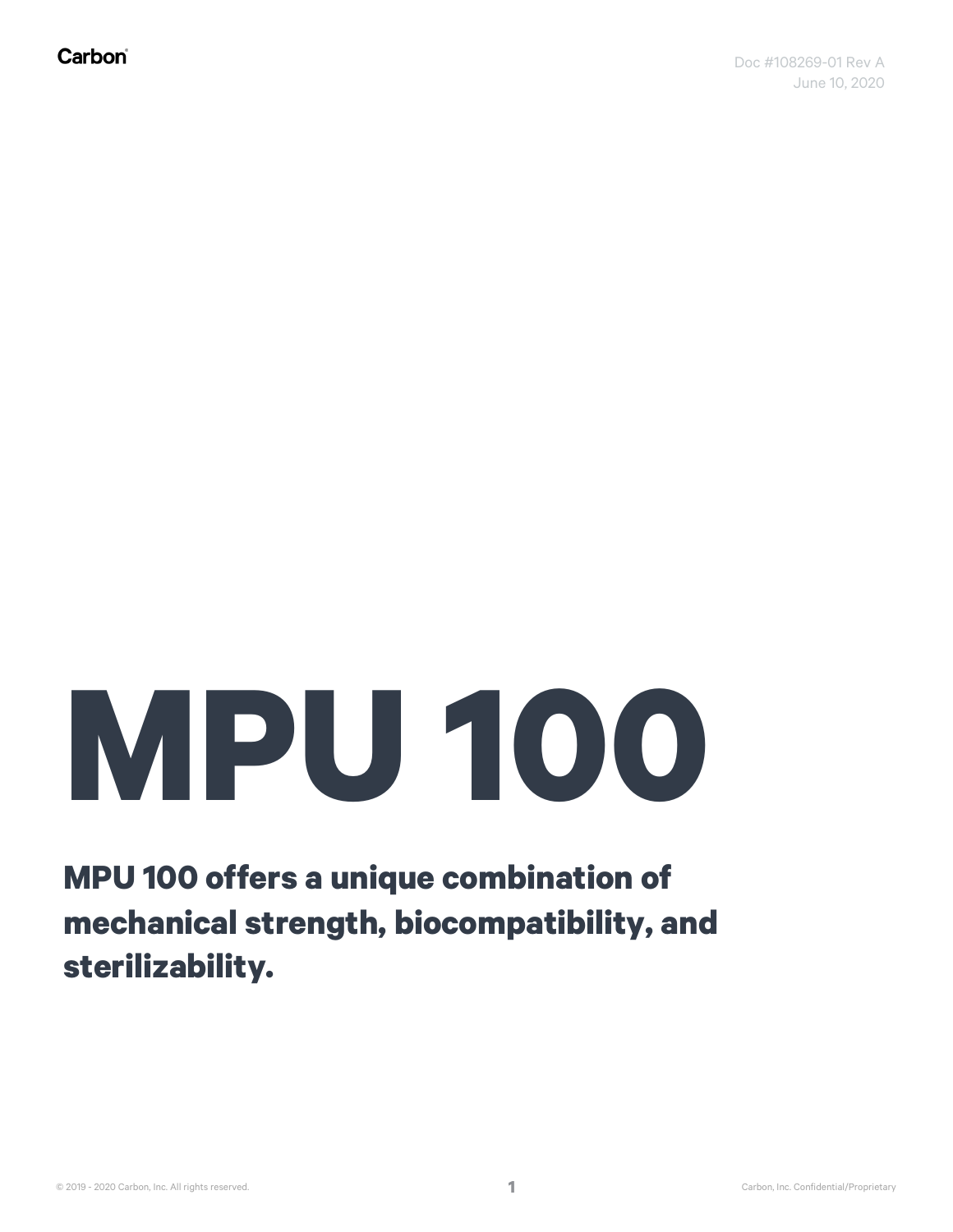# Carbon

| <b>Tensile Properties</b><br>ASTM D638, Type I, 50 mm/min | <b>Metric</b> | <b>US</b> |
|-----------------------------------------------------------|---------------|-----------|
| Tensile Modulus                                           | 1300 MPa      | 190 ksi   |
| Yield Strength (0.2% Offset)                              | 15 MPa        | 2 ksi     |
| Ultimate Tensile Strength                                 | 35 MPa        | 5 ksi     |
| Elongation at Break                                       | 15%           | 15%       |

| <b>Tensile Properties</b><br>ASTM D638, Type V, 10 mm/min | <b>Metric</b> | <b>US</b> |
|-----------------------------------------------------------|---------------|-----------|
| Tensile Modulus                                           | 1200 MPa      | 170 ksi   |
| Yield Strength (0.2% Offset)                              | 15 MPa        | 2 ksi     |
| Ultimate Tensile Strength                                 | 35 MPa        | 5 ksi     |
| Elongation at Break                                       | 25%           | 25%       |

| <b>Flexural Properties</b><br>ASTM D790-B | <b>Metric</b> | <b>US</b> |
|-------------------------------------------|---------------|-----------|
| Flexural Stress at 5% strain              | 40 MPa        | 6 ksi     |
| Flexural Modulus (Chord, 0.5-1%)          | 1000 MPa      | 145 ksi   |

| <b>Impact Properties</b>                       | <b>Metric</b>           | <b>US</b>                  |
|------------------------------------------------|-------------------------|----------------------------|
| Unnotched Charpy, ISO-179-1/eU                 | 35 kJ/m <sup>2</sup>    | $15$ ft-lb/in <sup>2</sup> |
| Notched Charpy (Machined Notch), ISO 179-1/1eA | $2.2$ kJ/m <sup>2</sup> | 1.0 ft- $lb/in2$           |
| Unnotched Izod, ASTM D4812                     | 650 J/m                 | $12$ ft- $lb/in$           |
| Notched Izod (Machined Notch), ASTM D256       | $30$ J/m                | $0.6$ ft- $lb/in$          |

The information in this document includes values derived from printing various parts, reflects an approximation of the mean value of a range of values, and is intended for reference and comparison purposes only. This information should not be used for testing, design specification or quality control purposes. End-use material performance can be impacted by, but not limited to, design, processing, color treatment, operating and end-use conditions, test conditions, etc. Actual values will vary with build conditions. In addition, product specifications are subject to change without notice.

This information and Carbon's technical advice are given to you in good faith but without warranty. The application, use and processing of these and other Carbon products by you are beyond Carbon's control and, therefore, entirely your own responsibility. Carbon products are only to be used by you, subject to the terms of the written agreement by and between you and Carbon.

You are responsible for determining that the Carbon material is safe, lawful, and technically suitable for the intended application, as well as for identifying the proper disposal (or recycling) method consistent with applicable environmental laws and regulations. CARBON MAKES NO WARRANTIES OF ANY KIND, EXPRESSED OR IMPLIED, INCLUDING, BUT NOT LIMITED TO, THE WARRANTIES OF MERCHANTABILITY, FITNESS FOR A PARTICULAR USE, OR NON-INFRINGEMENT. Further, it is expressly understood and agreed that you assume and hereby expressly release Carbon from all liability, in tort, contract or otherwise, incurred in connection with the use of Carbon products, technical assistance and information. No license with respect to any intellectual property is implied.

Parts were processed using an M series printer and a Smart Part Washer with VF 1 as the solvent.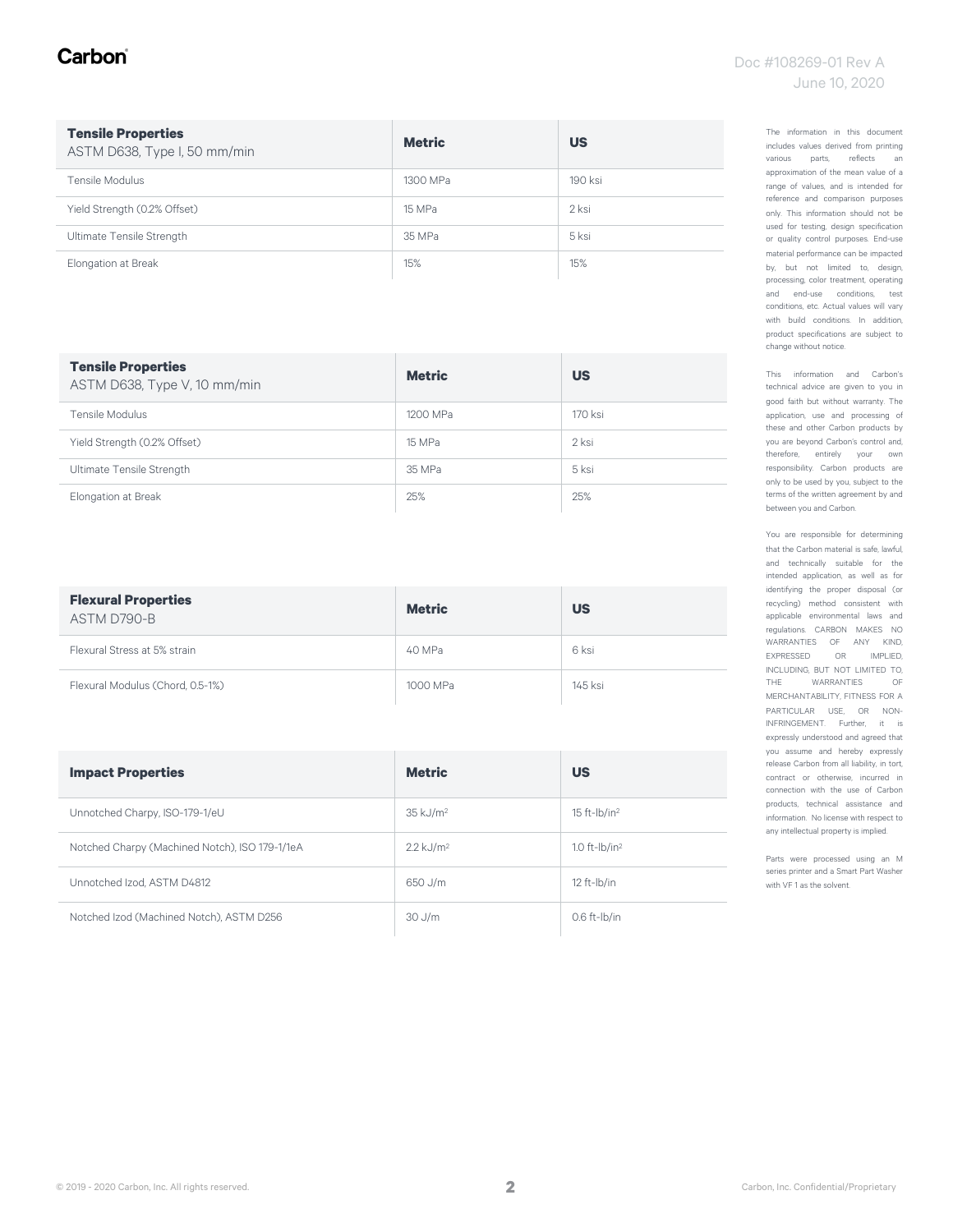# Carbon

| <b>Thermal Properties</b>                                  | <b>Metric</b> | <b>US</b> |  |
|------------------------------------------------------------|---------------|-----------|--|
| Heat Deflection Temperature at 0.455 MPa/66 psi, ASTM D648 | 50 °C         | $120°$ F  |  |
| Heat Deflection Temperature at 1.82 MPa/264 psi, ASTM D648 | 40 °C         | 100 °F    |  |

| <b>Dielectric/Electric Properties</b> | <b>Metric</b> |
|---------------------------------------|---------------|
| Dielectric Strength, ASTM D149        | 14 kV/mm      |
| Dielectric Constant, ASTM D150        | 3.7           |
| Dissipation Factor, ASTM D150         | 0.022         |

| <b>General Properties</b>                            |                          |
|------------------------------------------------------|--------------------------|
| Hardness, ASTM D2240                                 | 81. Shore D              |
| Density, ASTM D792                                   | 1.12 $g/cm^3$            |
| Density (liquid)                                     | $1.05$ g/cm <sup>3</sup> |
| Taber Abrasion, ASTM D4060, CS-17, 1 kg, 100% vacuum | 30 mg/ 1000 cycles       |
| Water Absorption, Short Term (24 hours) ASTM D570    | $< 1\%$                  |
| Water Absorption, Long Term (14 days) ASTM D570      | $< 2\%$                  |

The information in this document includes values derived from printing various parts, reflects an approximation of the mean value of a range of values, and is intended for reference and comparison purposes only. This information should not be used for testing, design specification or quality control purposes. End-use material performance can be impacted by, but not limited to, design, processing, color treatment, operating and end-use conditions, test conditions, etc. Actual values will vary with build conditions. In addition, product specifications are subject to change without notice.

This information and Carbon's technical advice are given to you in good faith but without warranty. The application, use and processing of these and other Carbon products by you are beyond Carbon's control and, therefore, entirely your own responsibility. Carbon products are only to be used by you, subject to the terms of the written agreement by and between you and Carbon.

You are responsible for determining that the Carbon material is safe, lawful, and technically suitable for the intended application, as well as for identifying the proper disposal (or recycling) method consistent with applicable environmental laws and regulations. CARBON MAKES NO WARRANTIES OF ANY KIND, EXPRESSED OR IMPLIED, INCLUDING, BUT NOT LIMITED TO, THE WARRANTIES OF MERCHANTABILITY, FITNESS FOR A PARTICULAR USE, OR NON-INFRINGEMENT. Further, it is expressly understood and agreed that you assume and hereby expressly release Carbon from all liability, in tort, contract or otherwise, incurred in connection with the use of Carbon products, technical assistance and information. No license with respect to any intellectual property is implied.

Parts were processed using an M series printer and a Smart Part Washer with VF 1 as the solvent.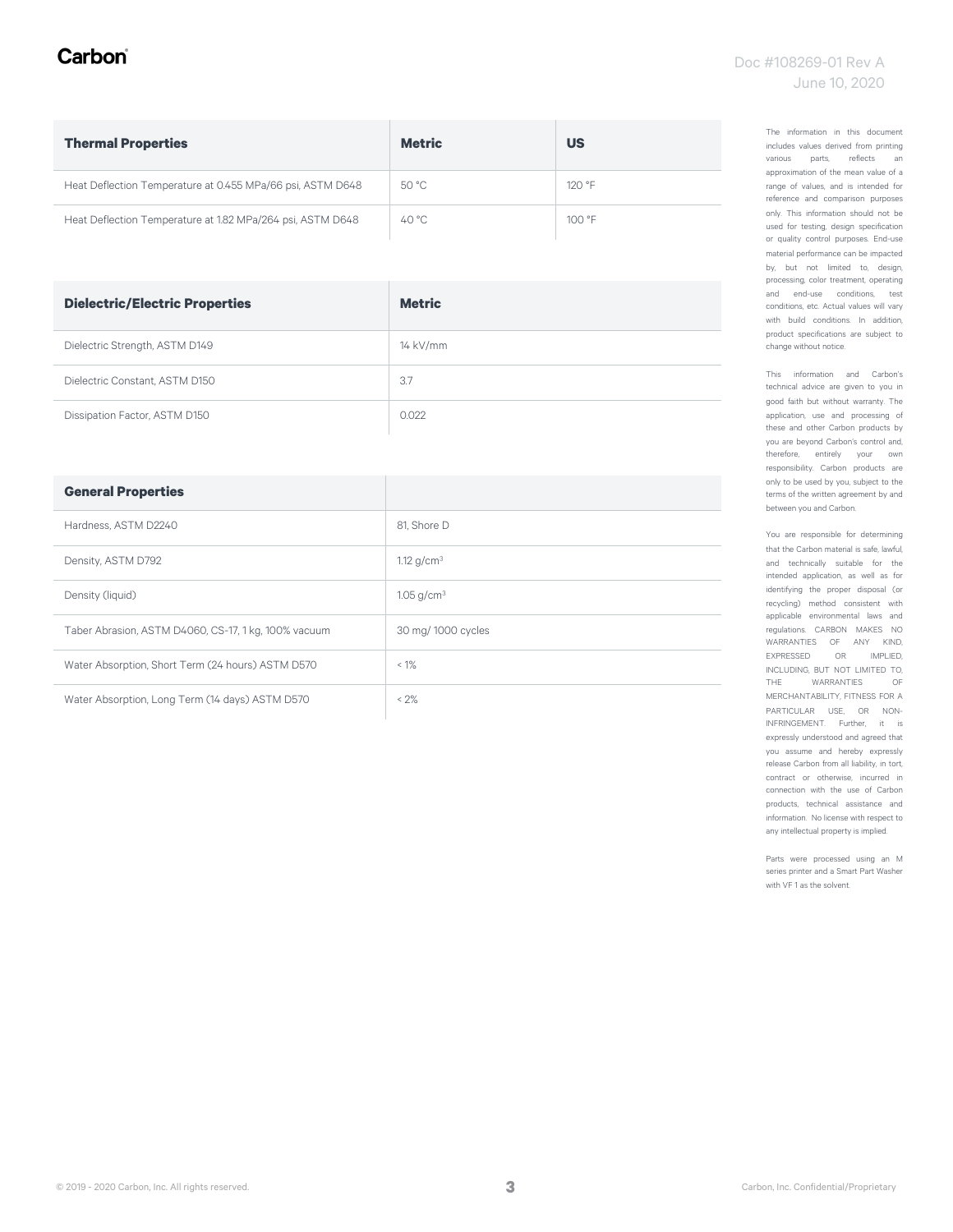Carbon®

# **MPU 100**

# **Extended TDS**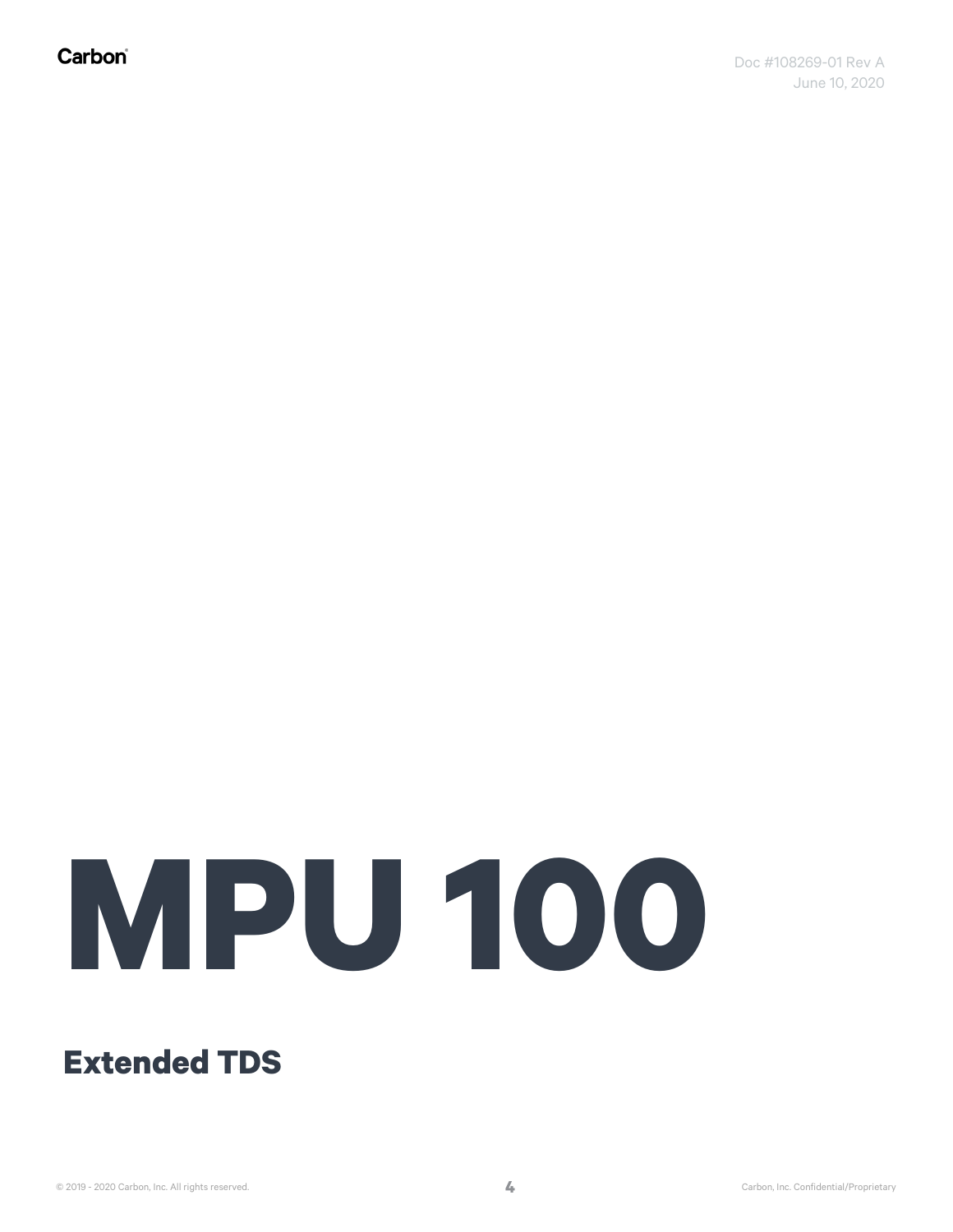# **MPU 100 Mechanical Properties**

# **Representative Tensile Curve**

ASTM D638, Type I, 50 mm/min



# **Representative Flexural Curve**

ASTM D790-B Samples are tested to 5% extension.

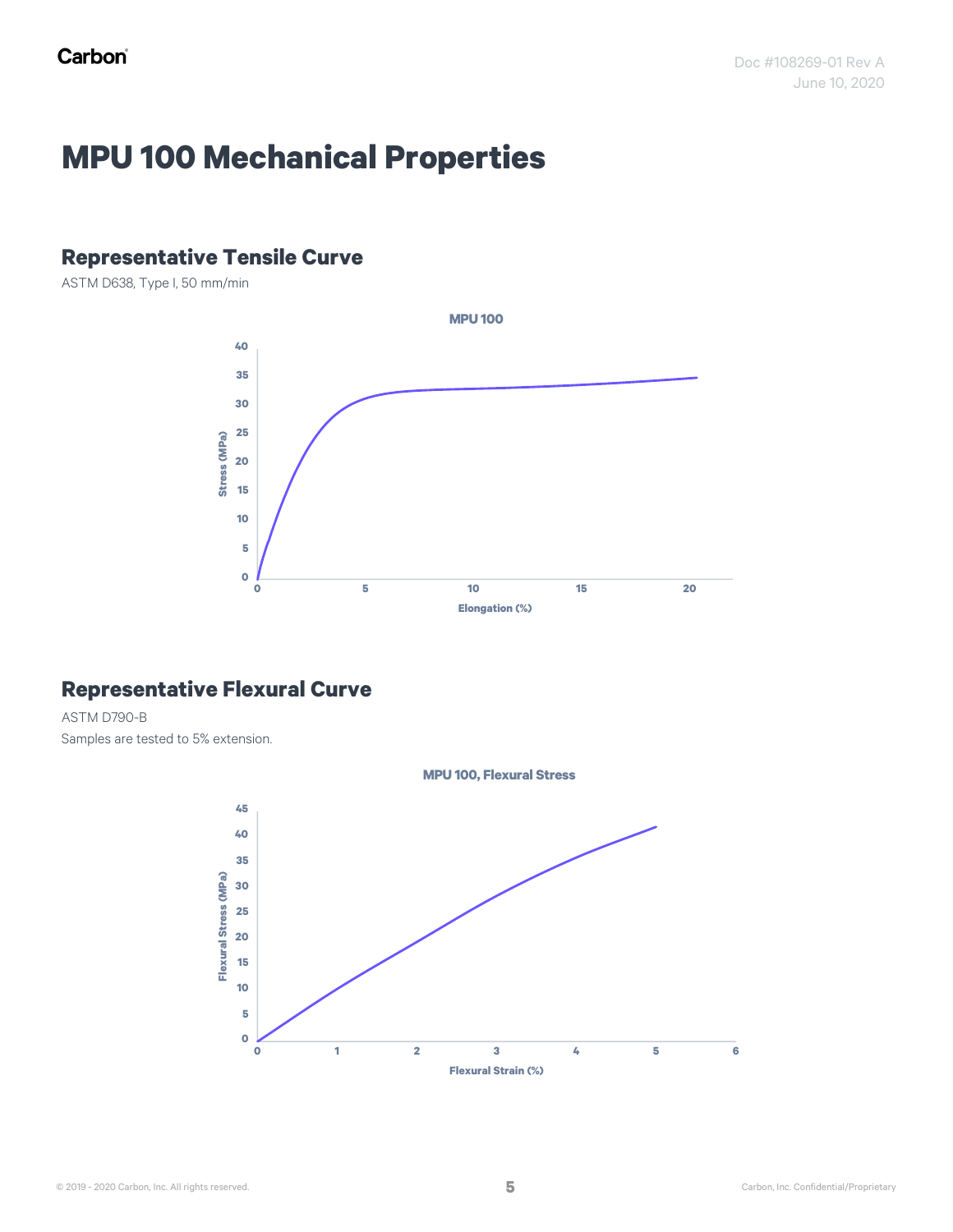# **MPU 100 Dynamic Mechanical Analysis (DMA)**

Dynamic mechanical analysis provides insight into the resin's viscoelastic properties across a range of temperatures. The figure below shows a temperature ramp of MPU 100. The peak in the tan(d) curves indicates that the glass transition temperature of MPU 100 is approximately 75 °C.



Standard: ASTM D4065 Instrument: TA DMA Q800 DMA Mode: Tension Sample Dimensions: L=20 mm, W=10 mm, t=1 mm (rectangular block) Strain Amplitude: 0.1% (linear regime of viscoelasticity) Oscillation frequency: 1 Hz Temperature Range: -60 °C to 150 °C Ramp Rate: 1.5 ºC/min

Print Conditions: Samples were hand-wiped and not washed with solvent. The thermal cure for all materials complies with the Carbon user manual. Values may differ based on post processing conditions.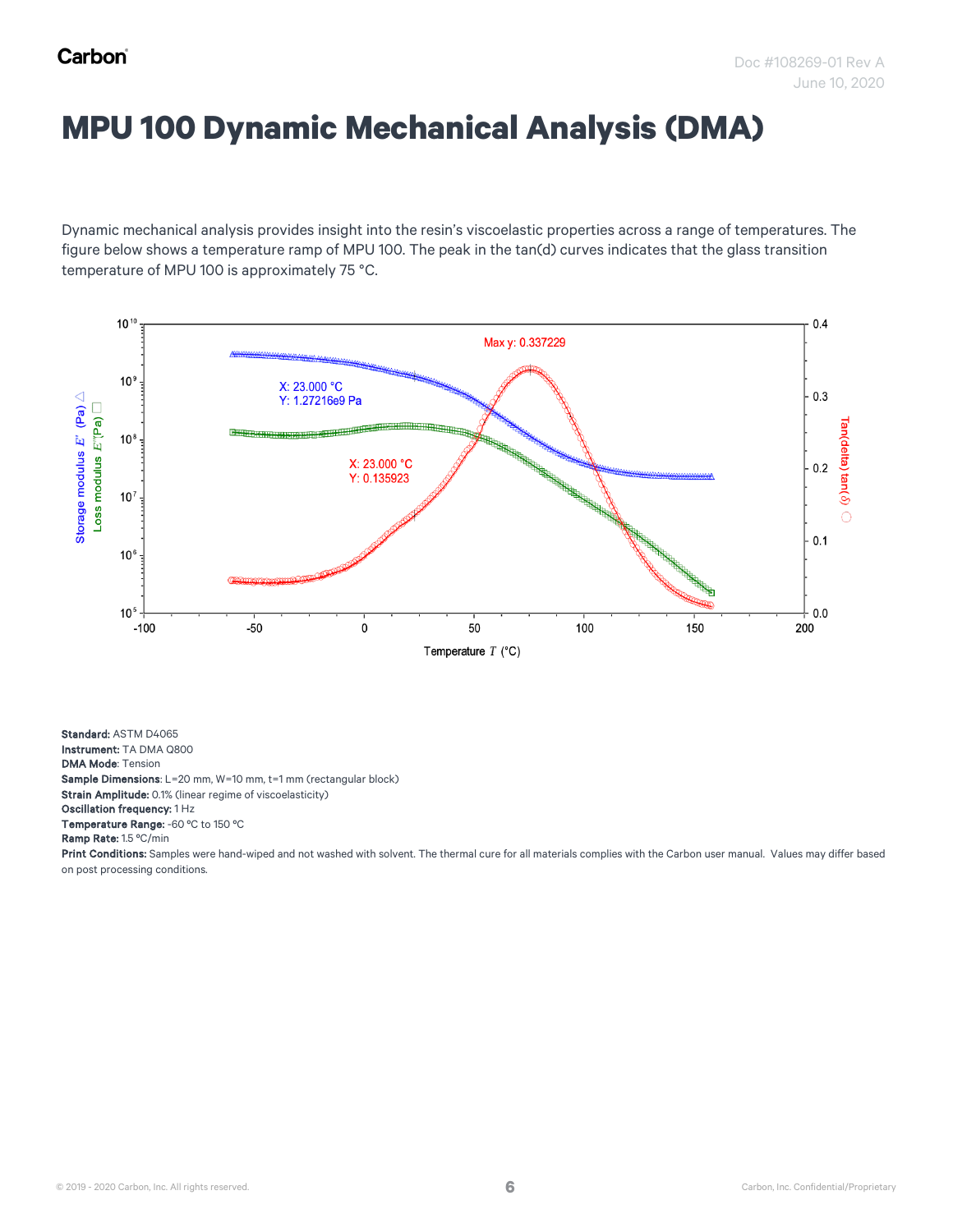**Cleaning Agents Chemical Compatibility**

# MPU 100 Chemical Compatibility

MPU 100 is compatible with a range of commonly used hospital disinfectant agents including ethanol, bleach, chlorhexidine gluconate (CG), and benzalkonium chloride (BC). Carbon evaluated MPU 100's compatibility with these reagents applied using two application methods: Wipe only and 24 Hours soak. In this evaluation, compatibility was evaluated based on change in weight, color, and tensile properties of Type V tensile specimens.

# Procedure

Parts were processed using an M series printer and a Smart Part Washer with VF 1 as the solvent. The following concentrations (% by weight) were used in the evaluation:

- (1) 5% Bleach
- (2) 70% Ethanol
- (3) 5% Chlorhexidine gluconate
- (4) 0.13% Benzalkonium chloride

Control samples were also generated to serve as the baseline.

### Disinfectant Application: Wipe Only Protocol

The surface of a tensile dogbone specimen was wiped with a cotton swab saturated with the disinfectant reagent and subsequently rinsed in tap water and wiped dry. This procedure was repeated every five minutes for 20 applications. The samples were left to dry overnight before testing.

### Disinfectant Application: 24 Hours Soak

Tensile dogbone specimens were completely submerged in each disinfectant solution for 24 hours at room temperature. After 24 hours, the samples were rinsed in tap water, wiped dry, and left to dry overnight.

### **Results**

Overall, the results indicate that MPU 100 is compatible with the four tested disinfectants, showing minimal changes to the tensile properties and no change in mass, dimensions, or color.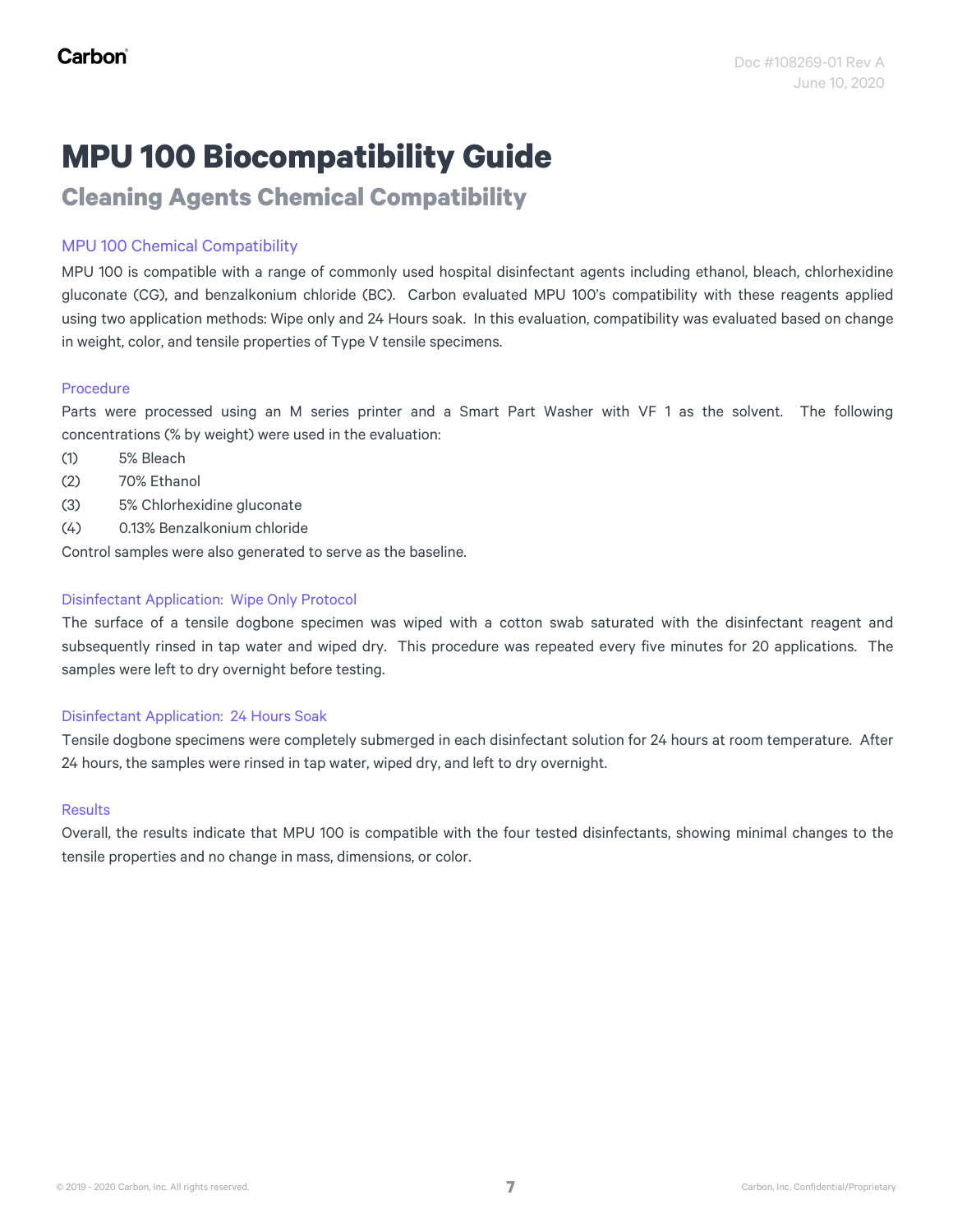**Cleaning Agents Chemical Compatibility cont.**

### Chemical Compatibility: Tensile Properties

The mechanical properties of MPU 100 was evaluated after exposure to various chemical disinfectants. The impact of the reagent on the mechanical properties was related to how the reagent was applied. As summarized in the table below, reagents applied by wiping on the tensile specimen surface showed minimal mechanical properties change compared to the control.

By contrast, tensile specimens that were soaked led to some changes in the mechanical property. Specifically, soaking MPU 100 in ethanol showed the largest deviation in mechanical properties compared to the control with a decrease in modulus and ulimate tensile strength.

| <b>ASTM D638</b> |                         | <b>Wipe Only</b>                                              |                                                  |                                         |                         |                                                               | <b>24 Hours Soak</b>                             |                                         |
|------------------|-------------------------|---------------------------------------------------------------|--------------------------------------------------|-----------------------------------------|-------------------------|---------------------------------------------------------------|--------------------------------------------------|-----------------------------------------|
| <b>Type V</b>    | <b>Modulus</b><br>(MPa) | <b>Ultimate</b><br><b>Tensile</b><br><b>Strength</b><br>(MPa) | 0.2% Offset<br>Yield<br><b>Strength</b><br>(MPa) | <b>Elongation</b><br>at Break<br>$(\%)$ | <b>Modulus</b><br>(MPa) | <b>Ultimate</b><br><b>Tensile</b><br><b>Strength</b><br>(MPa) | 0.2% Offset<br>Yield<br><b>Strength</b><br>(MPa) | <b>Elongation</b><br>at Break<br>$(\%)$ |
| <b>Bleach</b>    | 1100                    | 40                                                            | 15                                               | 35                                      | 1000                    | 40                                                            | 15                                               | 35                                      |
| <b>Ethanol</b>   | 1200                    | 40                                                            | 15                                               | 30                                      | 700                     | 35                                                            | 10                                               | 30                                      |
| $_{\rm CG}$      | 1100                    | 40                                                            | 15                                               | 30                                      | 1000                    | 40                                                            | 10                                               | 35                                      |
| <b>BC</b>        | 1100                    | 40                                                            | 15                                               | 30                                      | 1000                    | 45                                                            | 15                                               | 40                                      |
| <b>Control</b>   | 1200                    | 45                                                            | 15                                               | 35                                      | 1200                    | 45                                                            | 15                                               | 35                                      |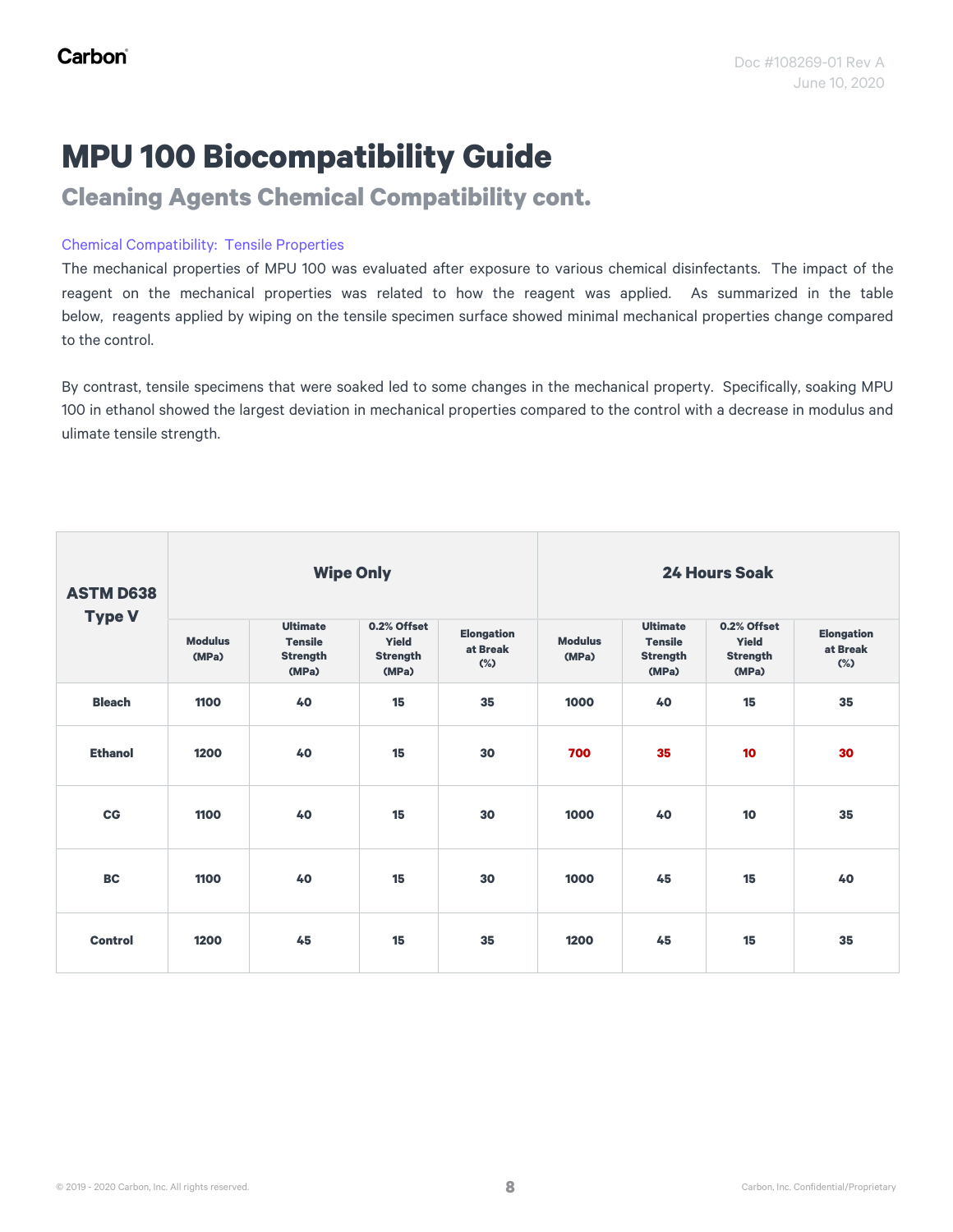**Ethylene Oxide Sterilization and Cytotoxicity**

MPU 100 is a versatile material suitable for a potential range of medical applications. MPU 100 shows excellent response to ethylene oxide (EtO) sterilization with moderate change in physical properties and rapid reduction in EtO levels poststerilization. For ionizing radiation sterilization (gamma and e-beam) MPU 100 shows some change in mechanical properties.

### Ethylene Oxide (EtO) Sterilization

Carbon prepared n=10 test specimens and provided these samples to Nelson Laboratories for EtO exposure and extraction studies. The samples were conditioned at 52 °C, 55% relative humidity, and 1.3 psi for 60 minutes. The samples were then exposed to 100% EtO at 52 °C for 240 minutes. The samples were allowed to aerate for 24 hours and residuals were measured every hour for 170 hours post sterilization.

MPU 100 is compatible with EtO sterilization, showing a 30% increase in elongation at break, a 10% drop in modulus, and a < 5% drop in ultimate strength. Furthermore, there is a rapid reduction in EtO levels post-sterilization, with all EtO levels measuring below limits for prolonged contact after standard 24 h of aeration.

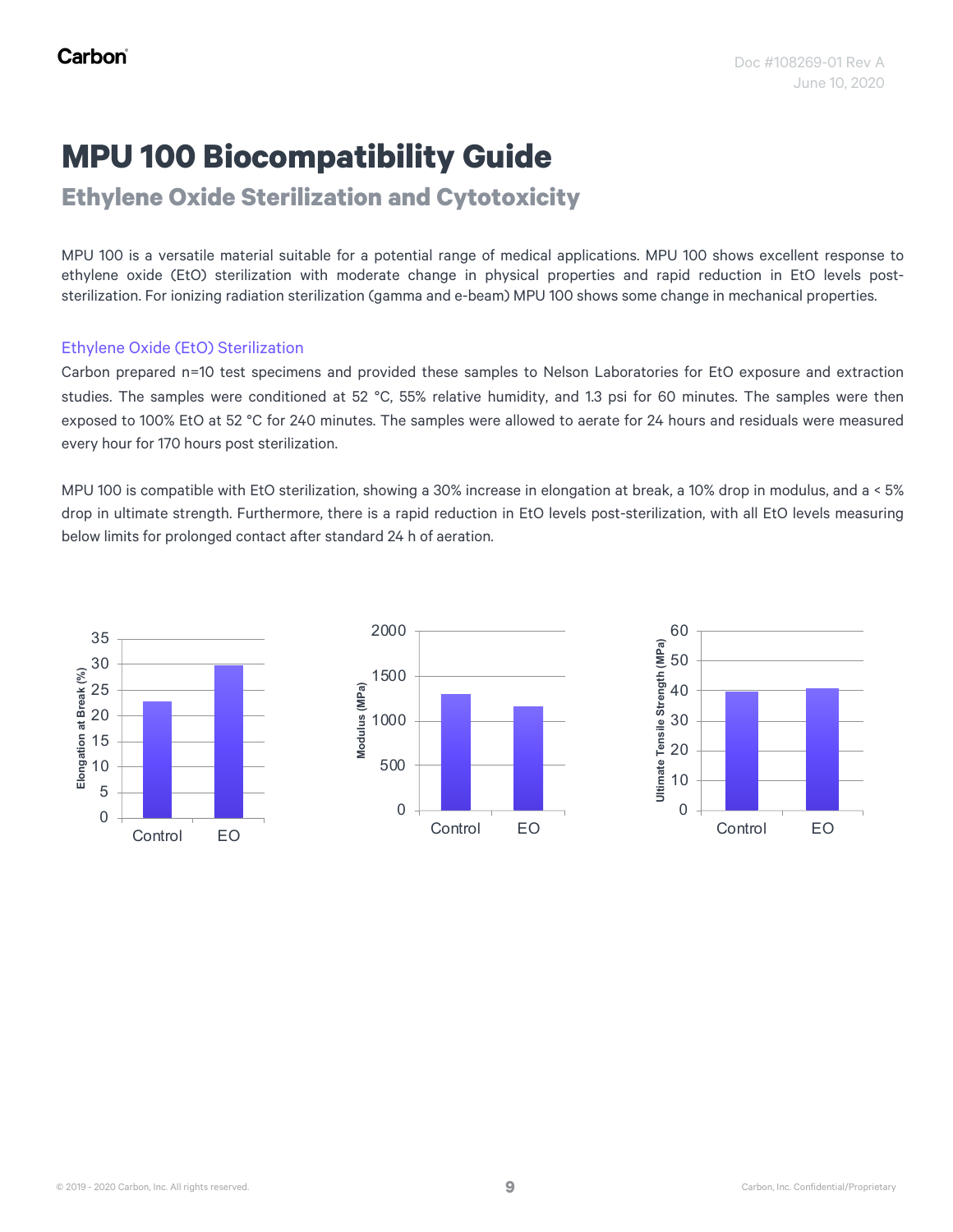# **Ethylene Oxide Sterilization and Cytotoxicity**

### Post EtO Sterilization Cytotoxicity

After one cycle of sterilization, samples were tested for cytotoxicity (ISO 10993-5, *Biological evaluation of medical devices – Part -5 Tests for in vitro cytotoxicity*). The results show that post-sterilization, there is no observed cytotoxicity.

### EtO Dissipation

Time axis: Hours post sterilization (first time point at 24 hours after exposure)



Fitting equation:

ppm  $Et0 = 6.38 + 124.9 e^{-0.022t}$ 

Mean Lifetime = 45.8 hours (based on exponential decay model, ppm EtO released versus time in hours).

Ethylene oxide release for a hypothetical 100 g device would be 3 mg at 24 hours and cumulative (30 days) of 7.4 mg. Average release rate is 0.25 mg/day from day 2 to 30, and 0.093 mg/day from day 4 to 30. MPU 100 meets the requirements per ISO 10993-7: *Ethylene oxide sterilization residuals*.

The samples show no observable change in color post-EtO sterilization. The samples had a yellowness index (E313, D65/10) of 18.0 pre-sterilization (control) and 17.7 after EtO sterilization.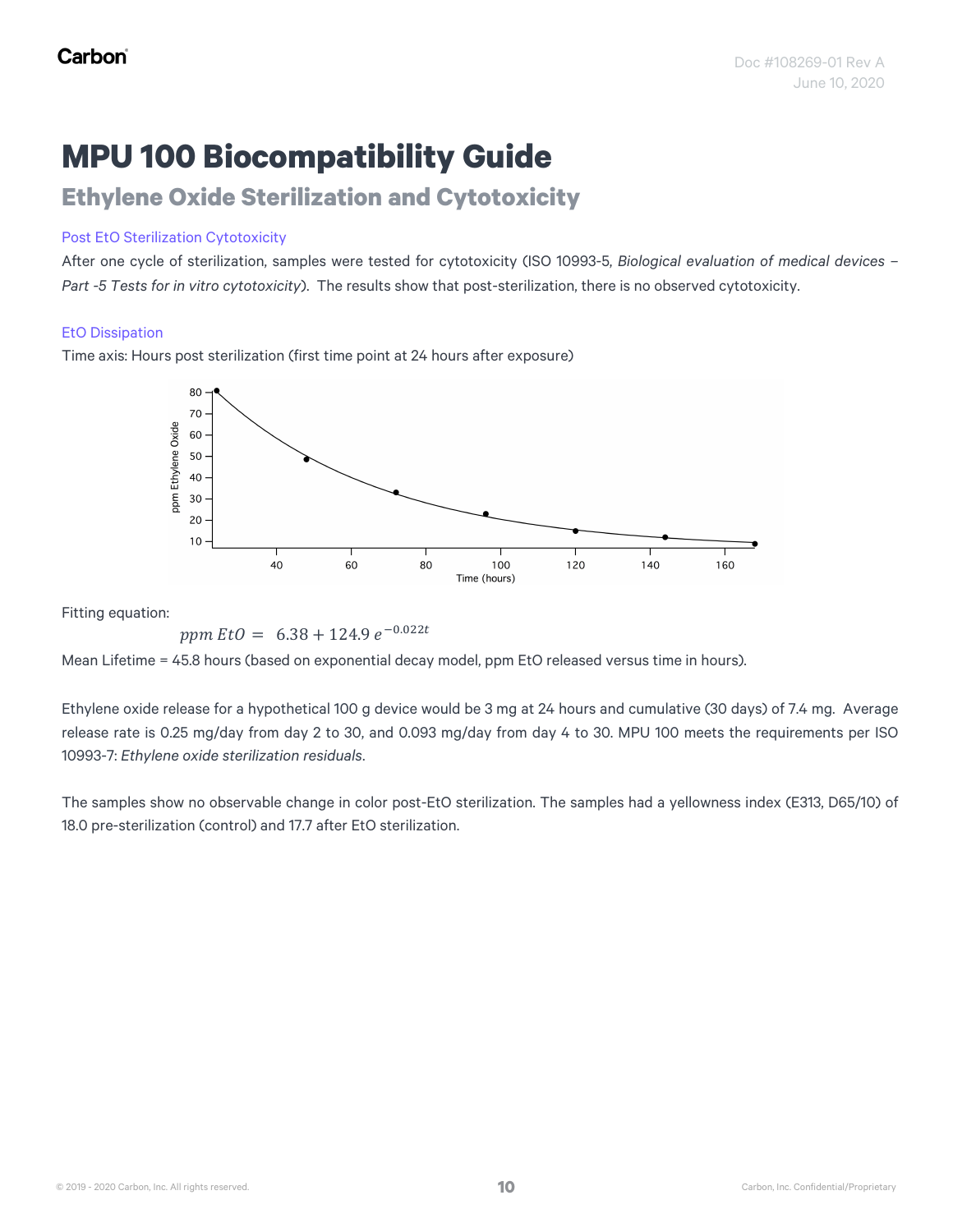**E-beam Sterilization and Cytotoxicity cont.**

# E-beam Sterilization

Carbon prepared n=10 test specimens and provided these samples to Steris for e-beam sterilization. The samples were exposed to 33.9 – 36.6 kGy e-beam radiation (measured by dosimeter).

When exposed to e-beam sterilization, MPU 100 demonstrates 22% reduction in elongation at break, a 40% increase in modulus, and a 23% increase in ultimate strength. The test specimens also show some yellowing post-sterilization. The samples had a yellowness index (E313, D65/10) of 18.0 pre-sterilization (control) and 22.5 after e-beam sterilization.

# Post e-Beam Sterilization Cytotoxicity

After 1 cycle of sterilization, samples were tested for cytotoxicity per ISO 10993-5*, Biological evaluation of medical devices – Part 5: Tests for in vitro cytotoxicity*. The results show that post-sterilization, there is no observed cytotoxicity.

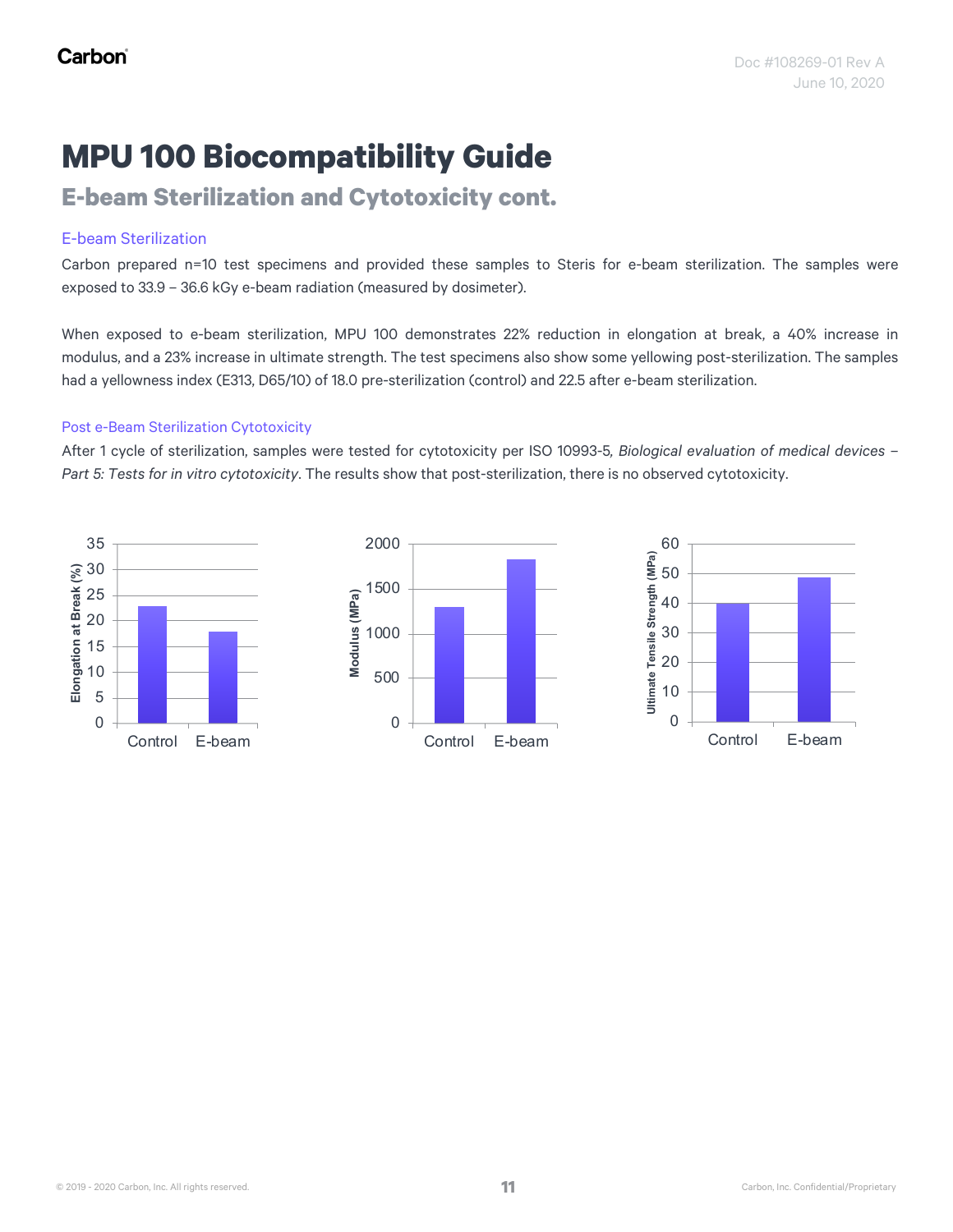**Gamma Sterilization and Cytotoxicity**

# Gamma Sterilization

Carbon prepared n=10 test specimens and provided these samples to Steris for gamma sterilization. The samples were exposed to 34.12 – 35.61 kGy gamma radiation (measured via dosimeter).

When exposed to gamma sterilization, MPU 100 demonstrates a 13% reduction in elongation at break, a 38% increase in modulus, and a 25% increase in ultimate strength. The test specimens also show some yellowing post-sterilization. The samples had a yellowness index (E313, D65/10) of 18.0 pre-sterilization (control) and 22.6 after gamma sterilization.

### Post Gamma Sterilization Cytotoxicity

After one cycle of sterilization, samples were tested for cytotoxicity per ISO 10993-5, *Biological evaluation of medical devices – Part 5: Tests for in vitro cytotoxicity*. The results show that post-sterilization, there is no observed cytotoxicity.



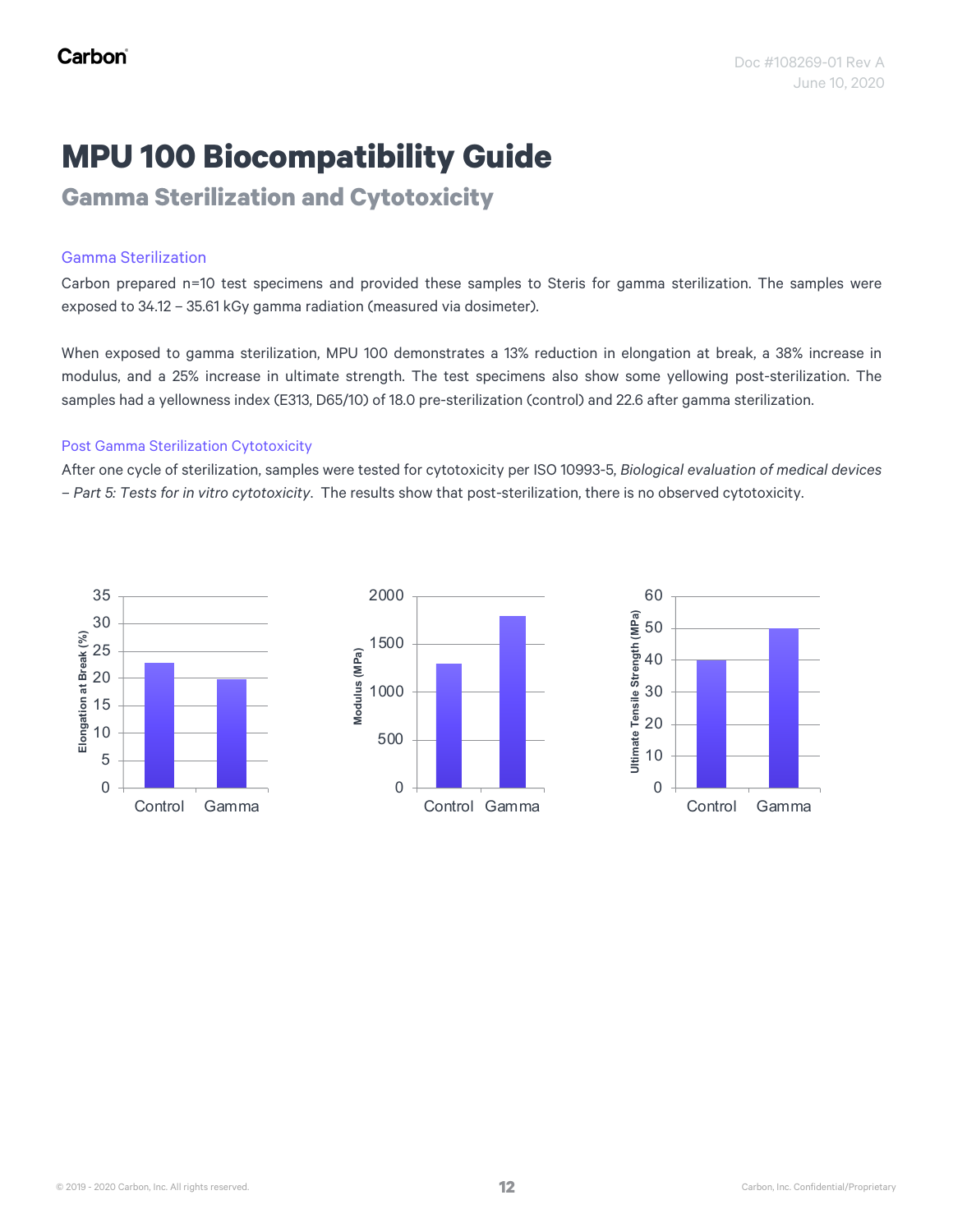**Autoclave Sterilization and Cytotoxicity**

# Autoclave Sterilization:

Carbon prepared tensile specimens which underwent five cycles of sterilization consisting of ten minutes autoclave at 131 °C followed by three min wash in 5% Deconex LIQ.

When exposed to a single autoclave cycle, MPU 100 demonstrates a 5% increase in elongation at break, a 14% drop in modulus, and a 14% drop in ultimate strength. After five cycles of autoclave, MPU 100 demonstrates an overall 35% decrease in elongation at break, a 35% drop in modulus, and a 31% drop in ultimate tensile strength.



# Autoclave Sterilization Impact on Part Geometry

MPU 100's heat deflection temperature (48 °C for a load of 0.455 MPa) is below typical autoclaving temperatures. While this can lead to warpage in part geometry, it is possible to autoclave MPU 100 and maintain part dimensions if the part experiences zero load during the entire autoclaving process including the cool down stage. To assess this, we subjected a "U-shaped" geometry to two successive autoclave cycles and monitored the change in mass and dimensions after each cycle. The general geometry of this part is similar to the drawing on the right and the dimensions, D1 to D4, are monitored.

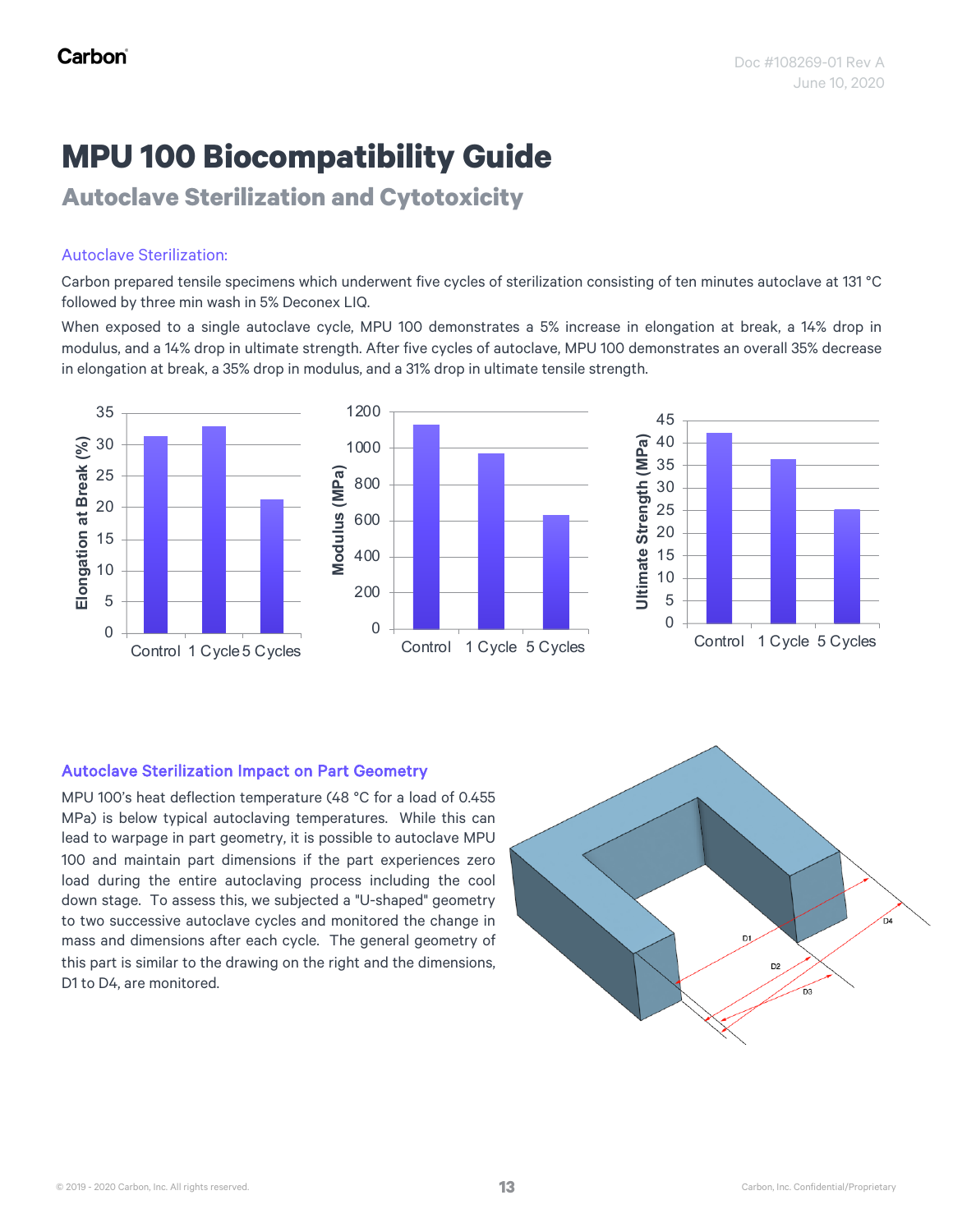# **Autoclave Sterilization and Cytotoxicity cont.**

### *Autoclave Sterilization: Part Geometry cont.*

D1 and D2 will be most affected by "splay", an opening of the "U", whereas changes in D3 and D4 are sensitive to loss of planarity. Volumetric swelling could also contribute to changes in these distances. Five parts (containing four reference points to facilitate digital caliper measurement) were autoclaved at 131 °C for 10 minutes. After each autoclave cycle, the parts were allowed to return to room temperature prior to handling (5-10 minutes). These were compared with five control samples held at room temperature.

Part Mass After Autoclave Cycles:



No statistically significant change in mass (0.7% mass increase) was observed. Note that after the initial autoclave, no further water uptake was noted in the second cycle.

Part Dimensions (D1 – D4) After Autoclave Cycles:



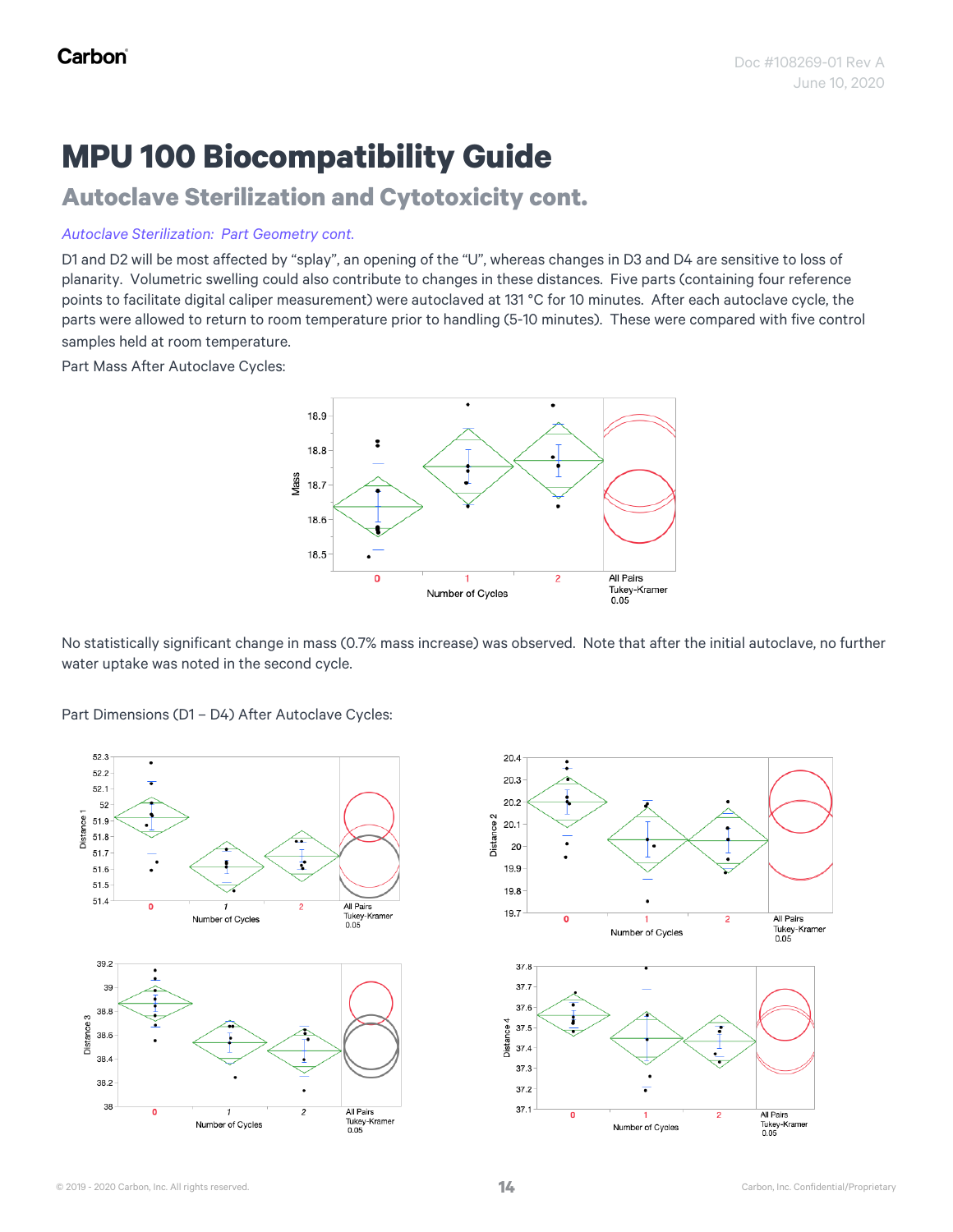**Autoclave Sterilization and Cytotoxicity**

### *Autoclave Sterilization: Part Geometry cont.*

| <b>Dimension</b> | <b>Measurement</b>     | % Change |
|------------------|------------------------|----------|
| D <sub>1</sub>   | $-310 \pm 250$ microns | $-0.6%$  |
| D <sub>2</sub>   | $-170 \pm 240$ microns | $-0.8%$  |
| D <sub>3</sub>   | $-328 \pm 300$ microns | $-0.8%$  |
| D <sub>4</sub>   | $-113 \pm 240$ microns | $-0.3%$  |

(All data presented at the 95% confidence limit, ±2 SD)

For the "U-shaped" part used in this study, the dimensional change after autoclave cycles were minimally impacted; however, dimensional changes during autoclave sterilization can be geometry dependent. It is the responsibility of the Subscriber or manufacturer of the final end-use part to demonstrate that dimensional changes are acceptable post-autoclave sterilization.

# Post-Autoclave Cytotoxicity

Both samples subjected to one and two autoclave cycles were tested for cytotoxicity per ISO 10993-5, *Biological evaluation of medical devices – Part 5: Tests for in vitro cytotoxicity*. The results showed no observed cytotoxicity post-autoclave sterilization.

### **Summary**

MPU 100 appears to be an acceptable material for single-use medical device applications, provided that the device is of suitable geometry and not under static load during autoclave. Parts should be allowed to cool completely prior to handling. Static loads would include, but not be restricted to:

- interference fits
- snaps and clasps
- parts in tension due to fasteners
- parts with long "cantilevered" components

# Testing of MPU 100 suitability for use with autoclave sterilization is the sole responsibility of the Subscriber or *manufacturer of the end-use product.*